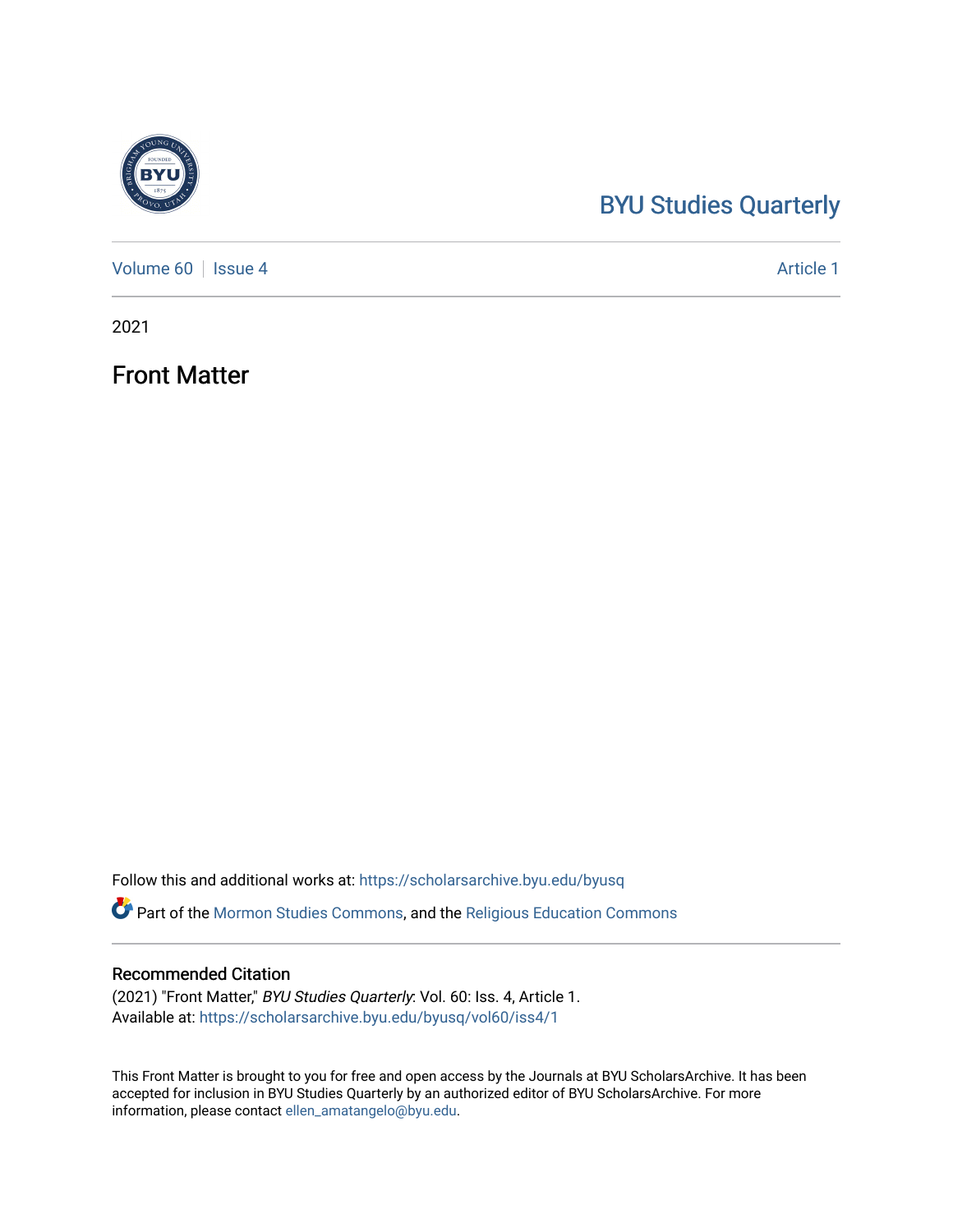## et al.: Front Matter



Scholarship informed by the restored gospel of Jesus Christ **TYBS** 

Kingship and Priesthood in the Book of Mormon Choosing Literature for the Classroom Visualizing Temples through Time LOST SHEEP, COINS, AND MEANINGS A Novel Idea Nephite Covenant Culture Interview with Jill Mulvay Derr SIXTY YEARS OF BYU STUDIES QUARTERLY

1

Published by BYU ScholarsArchive, 2021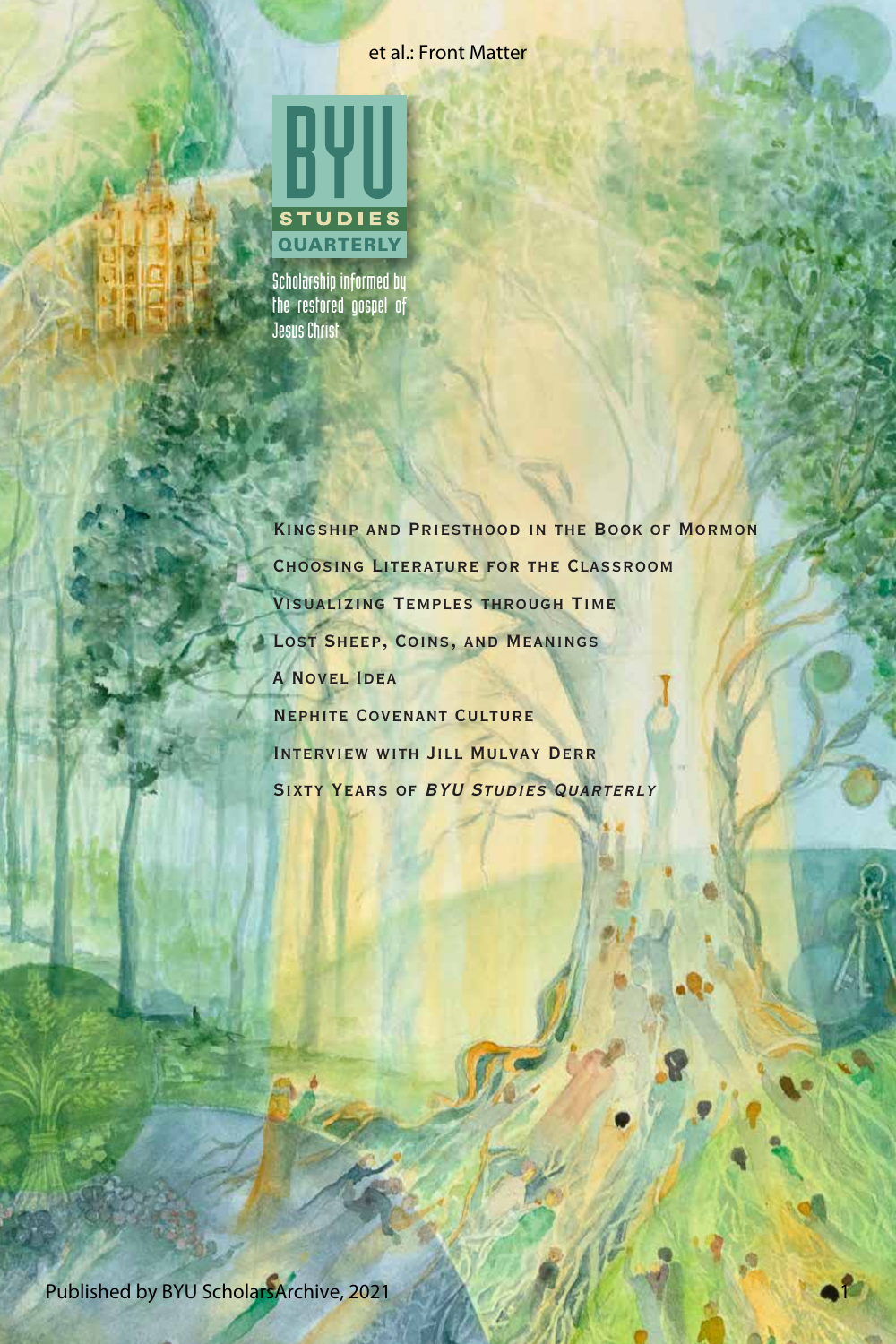#### **BYU STUDIES QUARTERLY**

**Editor in Chief** Steven C. Harper

**BYU Studies Staff**

**Editorial Director** Roger Terry

**Senior Editors**

 Matthew B. Christensen Jennifer Hurlbut

**Production Editor** Marny K. Parkin

**Publications Coordinator** Annette Samuelsen

**Web Editor** Derek Gurr

**Marketing Team** Erica E. Christensen Lauren P. Rands

**Web Programmers** Madison Brann Tau Doxey Chi Ngo Jakob Klobčič Youngchan Kim **Editorial Assistants**

 Tina Hawley Brooke James Abigail Tree Lane Welch

**Audio Team** Kathryn Brockbank Brendon French Bridger Nebeker Elizabeth Tagg

## **TO OUR READERS**

BYU Studies publishes scholarship informed by the restored gospel of Jesus Christ. We exist to inspire learning "by study and also by faith" (D&C 88:118) in three primary constituencies:

- Educated nonspecialist readers/ subscribers
- Scholars whose work merits publication in a venue committed to both revealed and discovered truth
- Students who gain experiential learning while making vital contributions

**byustudies.byu.edu**